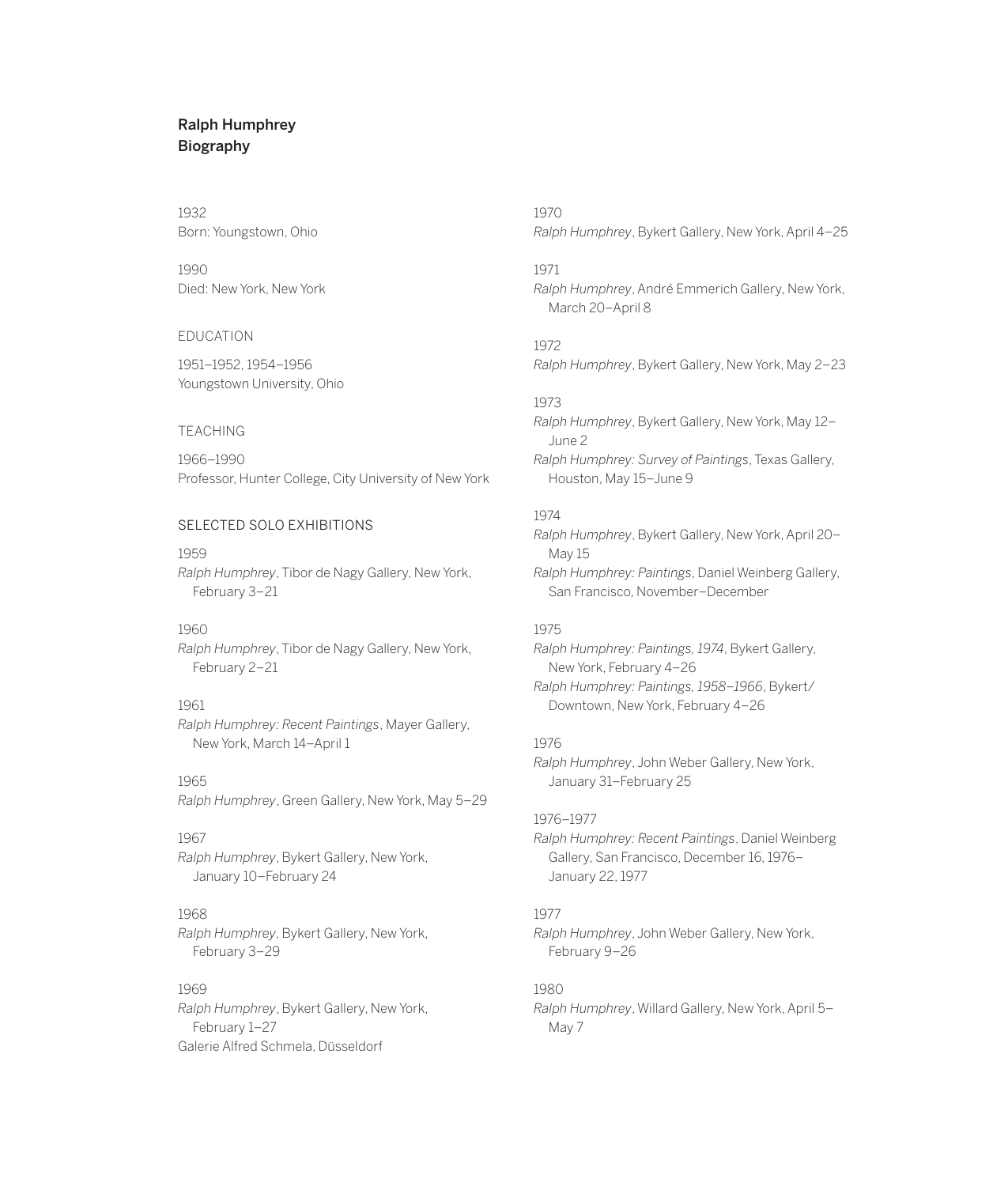### 1982

*Ralph Humphrey*, Willard Gallery, New York, April 3– May 8 *Ralph Humphrey: Paintings, 1975–1982*, Daniel Weinberg Gallery, Los Angeles, October 6–30

#### 1983

*Ralph Humphrey: Selected Paintings*, Daniel Weinberg Gallery, Los Angeles, May 14–June 11

# 1984

Delahunty Gallery, Dallas

*Ralph Humphrey*, Willard Gallery, New York, April 7– May 12

### 1985

*Ralph Humphrey: Recent Paintings*, Daniel Weinberg Gallery, Los Angeles, October 16–November 2

### 1987

*Ralph Humphrey*, Jay Gorney Modern Art, New York, January–February

#### 1990

*Ralph Humphrey: 1990*, Mary Boone Gallery, New York, March 3–31

*Ralph Humphrey: Frame Paintings, 1964 to 1965*, Mary Boone Gallery, New York, September 8–October 6

*Ralph Humphrey: A Retrospective View, 1954–1990*, Daniel Weinberg Gallery, Los Angeles, November 8– December 5

#### 1991

*Ralph Humphrey: The Late Paintings on Paper*, Bertha and Karl Leubsdorf Art Gallery, Hunter College, City University of New York, September 19–October 26

*Ralph Humphrey: Paintings, 1975–1985*, John Berggruen Gallery, San Francisco, October–November

### 1996

*Ralph Humphrey: Selected Paintings*, Daniel Weinberg Gallery, San Francisco, August 17–October 17

#### 1998

*Ralph Humphrey*, Danese Gallery, New York, January 16–February 14

#### 2000

*Ralph Humphrey: Early Paintings, 1957–1967*, Daniel Weinberg Gallery, Los Angeles, November 1– December 9

## 2001

*Ralph Humphrey: Later Paintings, 1975–1982*, Daniel Weinberg Gallery, Los Angeles, April 5–May 26

# 2008

*Ralph Humphrey: Selected Works from the Estate*, Nielsen Gallery, Boston, May 17–June 14

*Ralph Humphrey: Selected Paintings, 1957–1980*, Daniel Weinberg Gallery, Los Angeles, May 31–June 28

## 2012

*Ralph Humphrey*, Gary Snyder Gallery, New York, September 13–October 27

# 2015

*Ralph Humphrey: Conveyance*, Garth Greenan Gallery, New York, April 2–May 16

# 2018

*Ralph Humphrey: Monochromes*, Garth Greenan Gallery, New York, September 6–October 20, 2018

#### SELECTED GROUP EXHIBITIONS

#### 1961

*American Abstract Expressionists and Imagists*, Solomon R. Guggenheim Museum, New York, October–December

### 1966

*Systemic Painting*, Solomon R. Guggenheim Museum, New York, September–November

## 1967

*Selected N.Y.C. Artists 1967*, Ithaca College Museum of Art, Ithaca, New York, April 4–May 27

*Focus on Light*, New Jersey State Museum, Trenton, May 20–September 10

*Highlights of the 1966–1967 Art Season*, Aldrich Museum of Contemporary Art, Ridgefield, Connecticut, June 18–September 4

*A Romantic Minimalism*, Institute of Contemporary Art, University of Pennsylvania, Philadelphia, September 13–October 11

# 1968

Bykert Gallery, New York

*The Art of the Real: USA, 1948–1968*, Museum of Modern Art, New York, July 3–September 8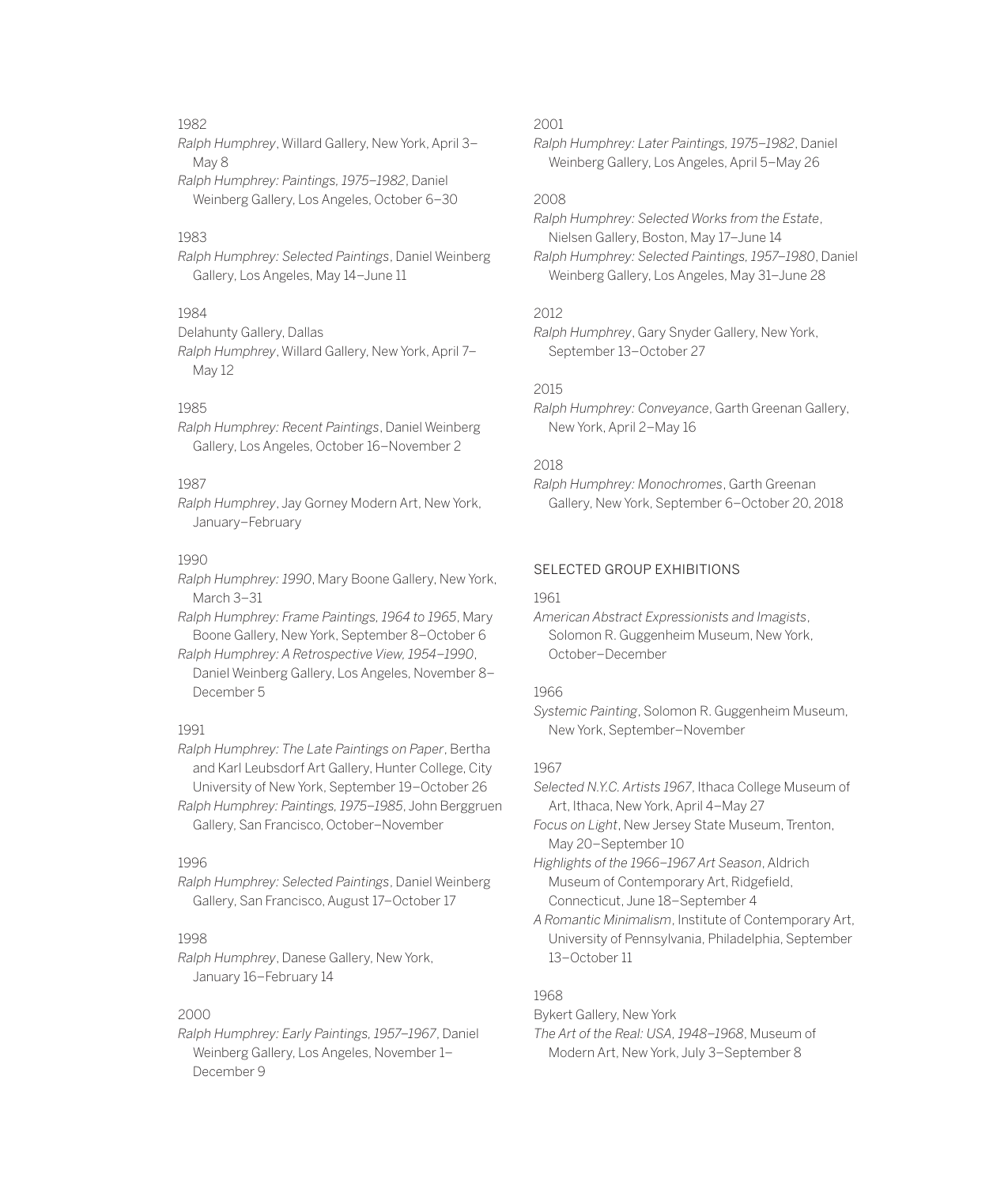# 1968–1969

*The Pure and Clear: American Innovations*, Philadelphia Museum of Art, November 13, 1968–January 21, 1969

# 1969

*American Painting: The 1960s*, Georgia Museum of Art, University of Georgia, Athens, September 22– November 8

*Current Minimal Painting*, Vassar College Art Gallery, Poughkeepsie, New York

#### 1969–1970

*1969 Annual Exhibition: Contemporary American Painting*, Whitney Museum of American Art, New York, December 16, 1969–February 1, 1970

### 1970–1971

*Color and Field, 1890–1970*, Albright-Knox Art Gallery, Buffalo, September 15–November 1, 1970; Dayton Art Institute, Ohio, November 20, 1970–January 10, 1971; Cleveland Museum of Art, February 4– March 28, 1971

### 1971

*The Structure of Color*, Whitney Museum of American Art, New York, February 25–April 18

*Spray*, Santa Barbara Museum of Art, California, April 24–May 30

Bykert Gallery, New York

*Art of the Decade, 1960–1970: Paintings from the Collections of Greater Detroit*, University Art Gallery, Oakland University, Rochester, Michigan, November 14–December 17

### 1972

*Painting and Sculpture Today*, Indianapolis Museum of Art, April 26–June 4

*Current American Abstract Painting*, Vassar College Art Gallery, Poughkeepsie, New York

*Dealers' Choice*, La Jolla Museum of Contemporary Art, California, July 15–September 27

# 1973

*Drawings*, Bykert Gallery, New York, January 6–24 Gallery Toselli, Milan

### 1974

*New Painting: Stressing Surface*, Katonah Gallery, Katonah, New York, May 4–June 23

*Painting and Sculpture Today*, Indianapolis Museum of Art, May 22–July 14; Taft Museum of Art, Cincinnati, September 12–October 24

*Ten Painters in New York*, Michael Walls Gallery, New York, June 15–July 6 *Seventy-First American Exhibition*, Art Institute of Chicago, June 15–August 11

#### 1975

*22 Artists*, Susan Caldwell Gallery, New York, January 4–25

*Fourteen Abstract Painters*, Frederick S. Wight Art Gallery, University of California, Los Angeles, March 25–May 25

*Fourteen Artists*, Baltimore Museum of Art, April 15– June 1

*A Group Show Selected by Klaus Kertess*, Texas Gallery, Houston, September 15–October 11 Douglas Drake Gallery, Kansas City, Missouri

#### 1975–1976

*Painting, Drawing, and Sculpture of the '60s and '70s from the Dorothy and Herbert Vogel Collection*, Institute of Contemporary Art, University of Pennsylvania, Philadelphia, October 7–November 18, 1975; Contemporary Arts Center, Cincinnati, December 17, 1975–February 15, 1976

### 1976

*Ideas on Paper: 1970–1976*, Renaissance Society at the University of Chicago, May 2–June 6 Daniel Weinberg Gallery, San Francisco

#### 1977

*Paintings on Paper*, Drawing Center, New York, January 15–26

Galerie Jean-Paul Najar, Paris

*'75, '76, '77: Painting, Part I*, Sarah Lawrence College Art Gallery, Bronxville, New York, February 19–March 10; American Foundation for the Arts, Miami, April–May; Contemporary Arts Center, Cincinnati, June–July

*A View of a Decade*, Museum of Contemporary Art, Chicago, September 10–November 10 John Weber Gallery, New York

# 1977–1978

*Works from the Collection of Dorothy and Herbert Vogel*, University of Michigan Museum of Art, Ann Arbor, November 11, 1977–January 1, 1978

#### 1978–1979

*Late Twentieth Century Art from the Sydney and Frances Lewis Foundation*, Anderson Gallery, Virginia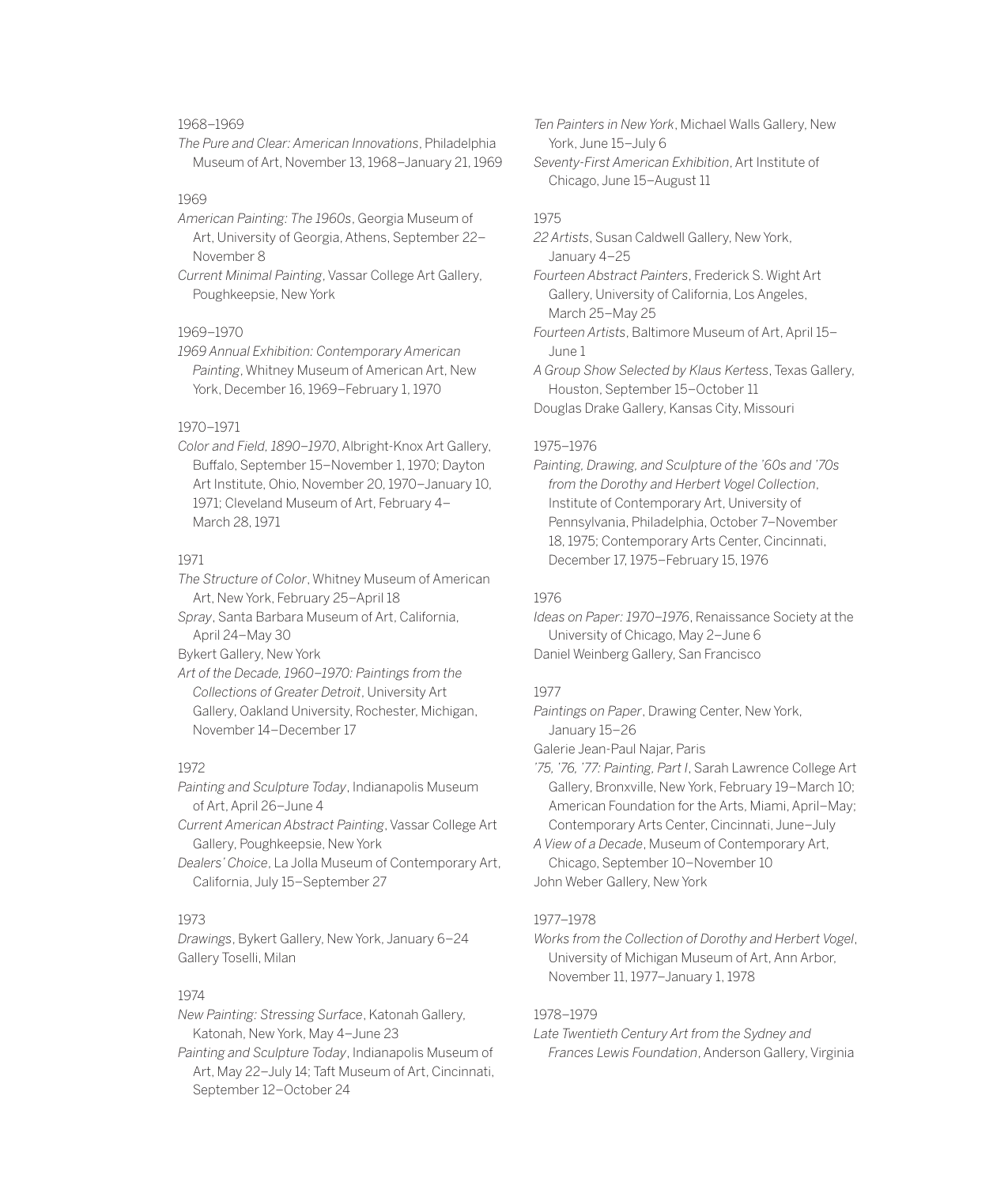Commonwealth University, Richmond, December 5, 1978–January 9, 1979; Institute of Contemporary Art, University of Pennsylvania, Philadelphia, March 22–May 2, 1979

#### 1979

- *1979 Biennial Exhibition*, Whitney Museum of American Art, New York, February 6–April 1
- *Generation*, Susan Caldwell Gallery, New York
- *The Reductive Object: A Survey of the Minimalist Aesthetic in the 1960s*, Institute of Contemporary Art, Boston, March 7–April 29

*The Implicit Image: Abstract Painting in the '70s*, Nielsen Gallery, Boston, April 29–June 1

*Color and Structure*, Hamilton Gallery, New York, May 5–June 2

Texas Gallery, Houston

### 1980

- *Black, White, Other*, R.H. Oosterom Gallery, New York, January 17–February 17
- *Current/New York: Recent Works in Relief*, Joe and Emily Lowe Art Gallery, Syracuse University, Syracuse, New York, January 27–February 24
- *Painting in Relief*, Whitney Museum of American Art, Downtown Branch, New York, January 30–March 5
- *Painting and Sculpture Today*, Indianapolis Museum of Art, June 24–August 17
- *3 Dimensional Painting*, Museum of Contemporary Art, Chicago, August 2–November 9
- *Planar Painting: Constructs, 1975–1980*, Alternative Museum, New York, October 18–November 15, 1980
- *The Image Transformed*, Art Latitude Gallery, New York, November 4–29

#### 1981

- *A Seventies Selection: An Exhibition of Works from the Collection of the Whitney Museum of American Art*, Miami University Art Museum, Oxford, Ohio, February 14–June 14
- *Abstract Mythologies*, Nielsen Gallery, Boston, March 1–31
- *Between Painting and Sculpture*, Pam Adler Gallery, New York, March 31–April 25

### 1981–1982

*Drawing Invitational 1981*, Harm Bouckaert Gallery, New York, December 2, 1981–January 2, 1982

# 1982

*The Erotic Impulse*, Roger Litz Gallery, New York *Postminimalism*, Aldrich Museum of Contemporary Art, Ridgefield, Connecticut, September 19– December 19

### 1983

- *Abstract Painting: 1960–1969*, P.S. 1 Contemporary Art Center, Queens, January 16–March 13
- *New Work, New York: Newcastle Salutes New York*, Newcastle Polytechnic Gallery, Newcastle-upon-Tyne, United Kingdom, October 8–November 4

#### 1984

- *Parasol and Simca: Two Presses/Two Processes*, Center Gallery, Bucknell University, Lewisburg, Pennsylvania, February 3–April 4, 1984; Sordoni Art Gallery, Wilkes College, Wilkes-Barre, Pennsylvania, April 15–May 13
- *The Meditative Surface*, Renaissance Society at the University of Chicago, April 1–May 16

#### 1985

*Abstract Painting Redefined*, Louis K. Meisel Gallery, New York, February 16–March 30

*Now and Then: A Selection of Recent and Earlier Paintings*, Daniel Weinberg Gallery, Los Angeles, June 1–August 31

*American Abstract Painting: 1960–1980*, Margo Leavin Gallery, Los Angeles, June 19–August 24

#### 1986

*The Purist Image*, Marian Locks Gallery, Philadelphia, November

#### 1986–1987

*The Window in Twentieth-Century Art*, Neuberger Museum of Art, Purchase College, State University of New York, September 21, 1986–January 18, 1987; Contemporary Arts Museum, Houston, April 24– June 29, 1987

#### 1997

*A Lasting Legacy: Selections from the Lannan Foundation Gift*, Museum of Contemporary Art, Los Angeles, September 9–December 14

#### 2004

*A Minimal Future?: Art as Object, 1958–1968*, Museum of Contemporary Art, Los Angeles, March 28–July 26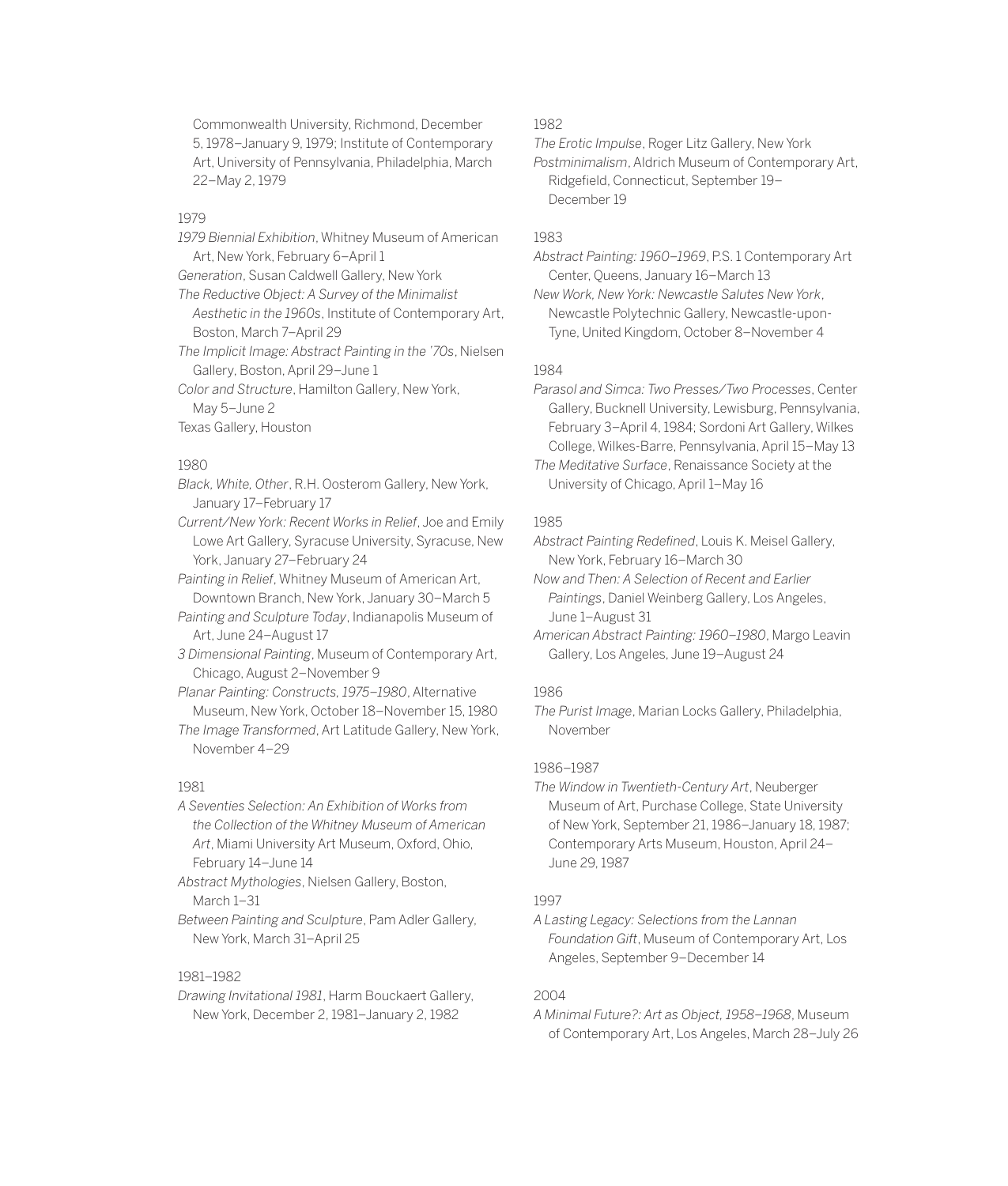# 2006–2007

*High Times, Hard Times: New York Painting, 1967–1975*, Weatherspoon Art Museum, University of North Carolina, Greensboro, August 6–October 15, 2006; American University Museum at the Katzen Arts Center, American University, Washington, D.C., November 21, 2006–January 21, 2007; National Academy Museum, New York, February 13–April 27, 2007

# 2008

*The Idea of Nature*, 33 Bond Gallery, New York, June 12–July 31

*Into the Void: Abstract Art, 1948–2008*, Tucson Museum of Art, July 17–September 26

### 2008–2009

*Steve DiBenedetto, Ralph Humphrey, Chris Martin, and Andrew Masullo/Paintings*, Daniel Weinberg Gallery, Los Angeles, December 6, 2008–January 31, 2009

# 2009

*Image Matter*, Mary Boone Gallery, New York, February 21–March 28

*Not New: Vincent Fecteau Selects from the Collection*, San Francisco Museum of Modern Art, July 25– November 8

# 2010

*Wall-to-Wall*, Daniel Weinberg Gallery, Los Angeles, June 5–August 14

#### 2011

*Surface Truths: Abstract Painting in the Sixties*, Norton Simon Museum, Pasadena, California, March 25– August 15

# 2011–2012

*The Language of Less: Then and Now*, Museum of Contemporary Art, Chicago, October 8, 2011– April 8, 2012

*Contemporary Drawings from the Irving Stenn Jr. Collection*, Art Institute of Chicago, October 19, 2011– February 26, 2012

#### 2012

*Susan Hartnett, Ralph Humphrey, Marilyn Lerner, and Dona Nelson*, Mary Boone Gallery, New York, March 22–April 28

### 2014–2015

The Avant-Garde Collection, Orange County Museum of Art, California, September 7, 2014–January 4, 2015

## 2015

*Pretty Raw: After and Around Helen Frankenthaler*, Rose Art Museum, Brandeis University, Waltham, Massachusetts, February 11–June 7 2016

*The Space Between a Line: Sol Lewitt, Ralph Humphrey, Thomas Chimes, Warren Rohrer, Sean Scully, Lee Ufan, Pat Steir*, Locks Gallery, Philadelphia, October 12-November 17

#### 2018

*Three Gallery Artists*, Garth Greenan Gallery, New York, July 12–August 10

#### 2019

*American Dreams: Classic Cars and Postwar Paintings*, McNay Art Museum, San Antonio, February 14–May 19

*Painters Reply: Experimental Painting in the 1970s and Now*, Lisson Gallery, New York, June 27– August 10

### 2021

*13 Artists: A Tribute to Klaus Kertess' Bykert Gallery 1966-75*, David Nolan Gallery, New York, June 3– July 30

*Coloring*, University of Kentucky Art Museum, Lexington, August 10–December 11

*Eye Control*, David Lewis Gallery, New York, October 20–December 11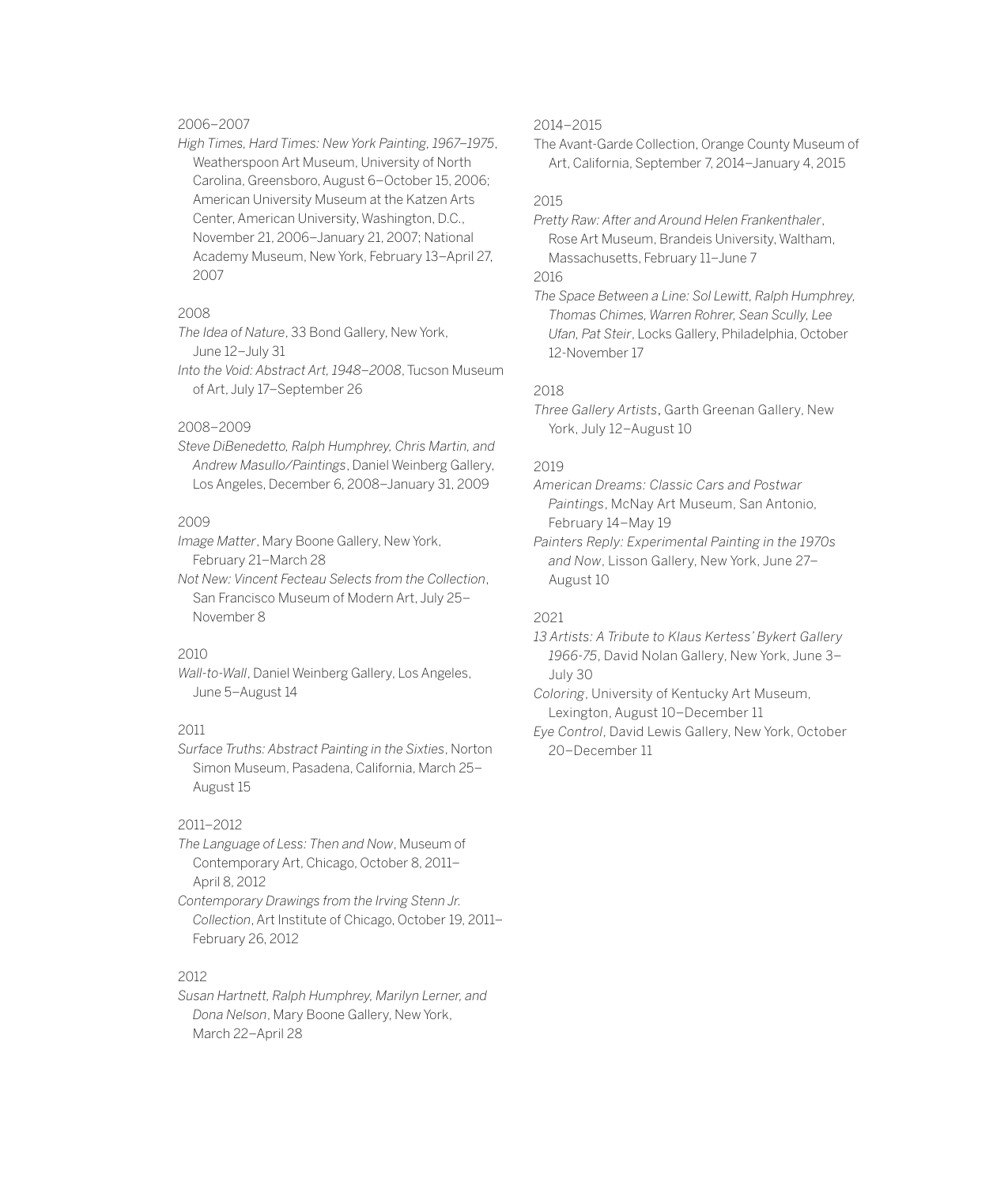### SELECTED MUSEUM COLLECTIONS

Addison Gallery of American Art, Phillips Academy, Andover, Massachusetts Allen Memorial Art Museum, Oberlin College, Ohio Art Institute of Chicago Butler Institute of American Art, Youngstown, Ohio Carnegie Museum of Art, Pittsburgh Dayton Art Institute, Ohio McNay Art Museum, San Antonio Miami Art Museum Museum of Contemporary Art, Chicago Museum of Contemporary Art, Los Angeles Museum of Contemporary Art, San Diego Museum of Fine Arts, Boston Museum of Fine Arts, Houston Museum of Modern Art, New York National Gallery of Australia, Canberra Norton Simon Museum, Pasadena, California Oklahoma City Museum of Art Orange County Museum of Art, Newport Beach, California Palm Springs Art Museum Parrish Art Museum, Southampton, New York Philadelphia Museum of Art Rose Art Museum, Brandeis University, Waltham, Massachusetts San Francisco Museum of Modern Art Smithsonian American Art Museum, Washington, D.C. Tucson Museum of Art Virginia Museum of Fine Arts, Richmond Walker Art Center, Minneapolis Weatherspoon Art Museum, University of North Carolina, Greensboro Whitney Museum of American Art, New York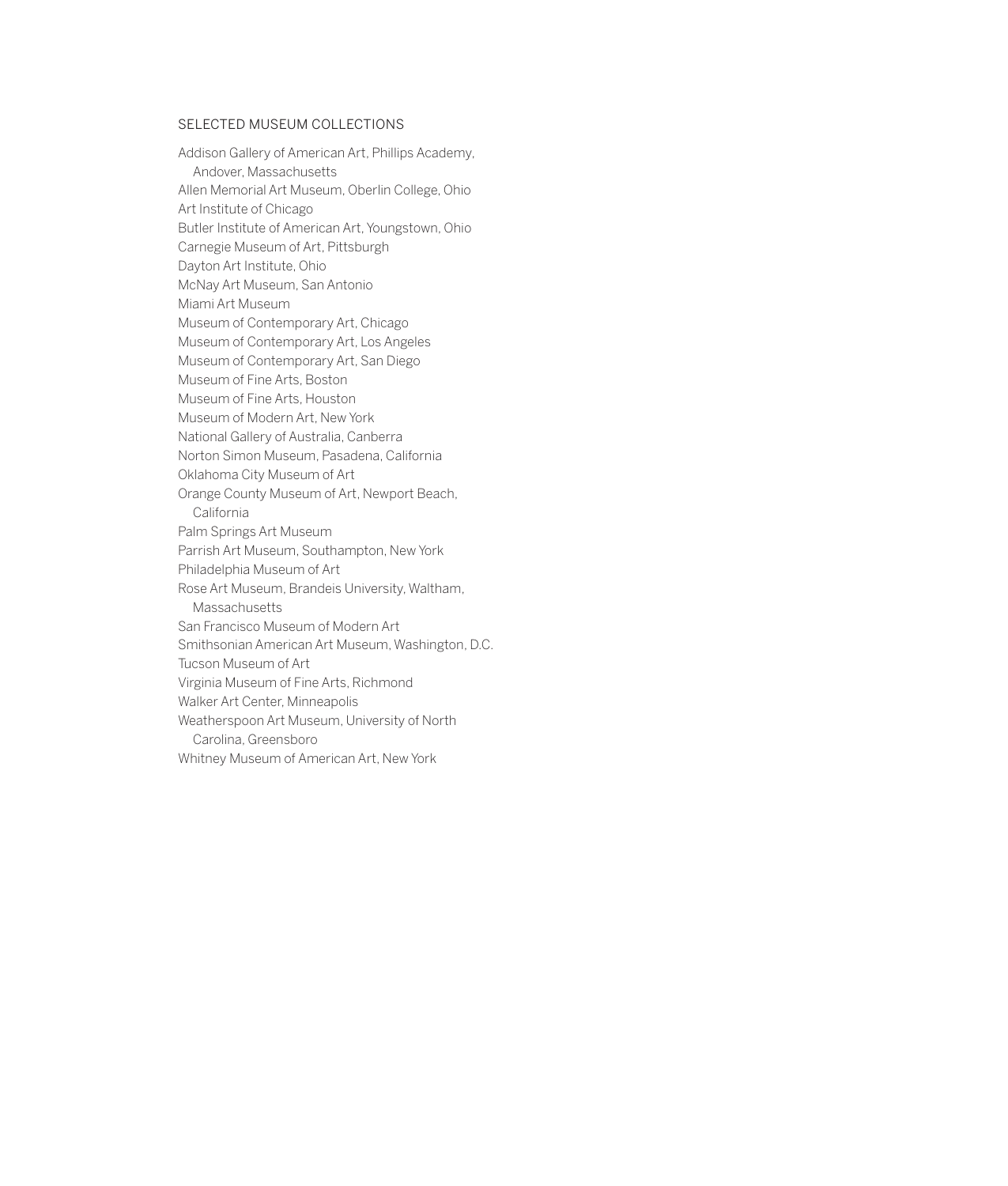# Selected Bibliography

#### BOOKS AND CATALOGUES

- Aldrich Museum of Contemporary Art. *Highlights of the 1966–67 Art Season*. Ridgefield, CT: Aldrich Museum of Contemporary Art, 1967.
- Alloway, Lawrence. *Systemic Painting*. New York: Solomon R. Guggenheim Museum, 1966.
- Art Gallery, Oakland University. *Art of the Decade: 1960–1970*. Rochester, MI: Art Gallery, Oakland University, 1971.
- Art Institute of Chicago. *Seventy-First American Exhibition*. Chicago: Art Institute of Chicago, 1974.
- Baltimore Museum of Art. *Fourteen Artists*. Baltimore: Baltimore Museum of Art, 1975.
- Bellamy, Richard. *Focus on Light*. Trenton: New Jersey State Museum, 1967.
- Bertha and Karl Leubsdorf Art Gallery, Hunter College, City University of New York. *Ralph Humphrey: The Late Paintings on Paper*. New York: Bertha and Karl Leubsdorf Art Gallery, Hunter College, City University of New York, 1991.
- Brutvan, Cheryl. *The Triumph of Love: Beth Rudin DeWoody Collects.* West Palm Beach: Norton Museum of Art, 2015.
- Colt, Priscilla. *Color and Field: 1890–1970*. Buffalo: Albright-Knox Art Gallery, 1970.
- Contemporary Art Society. *Painting and Sculpture Today*. Indianapolis: Indianapolis Museum of Art, 1972.
- ———. *Painting and Sculpture Today*. Indianapolis: Indianapolis Museum of Art, 1974.
- ———. *Painting and Sculpture Today*. Indianapolis: Indianapolis Museum of Art, 1980.
- Danese Gallery. *Ralph Humphrey*. New York: Danese Gallery, 1998.
- Darling, Michael. *The Language of Less: Then and Now*. Chicago: Museum of Contemporary Art, 2011.
- Delehanty, Suzanne. *The Window in Twentieth-Century Art*. Purchase, NY: Neuberger Museum of Art,
- Purchase College, State University of New York, 1986. Friedman, Martin L. *A View of a Decade*. Chicago: Museum of Contemporary Art, 1977.
- Goldstein, Ann. *A Lasting Legacy: Selections from the Lannan Foundation Gift*. Los Angeles: Museum of Contemporary Art, 1997.
- ———. *A Minimal Future?: Art as Object, 1958–1968*. Los Angeles: Museum of Contemporary Art, 2004.
- Goossen, E.C. *The Art of the Real: USA, 1948–1968*. New York: Museum of Modern Art, 1968.
- Green, Samuel Adams. *American Painting: The 1960s*. Athens: Georgia Museum of Art, University of Georgia, 1969.
- Helmrich, Michele. *Denise Green: Beyond and Between - A Painter's Journey.* Brisbane: University of Queensland, 2016.
- Institute of Contemporary Art, University of Pennsylvania. *Painting, Drawing, and Sculpture of the '60s and '70s from the Dorothy and Herbert Vogel Collection*. Philadelphia: Institute of Contemporary Art, University of Pennsylvania, 1975.
- Institute of Contemporary Art, Boston. *The Reductive Object: A Survey of the Minimalist Aesthetic in the 1960's*. Boston: Institute of Contemporary Art, 1979.
- Ithaca College Museum of Art. *Selected N.Y.C. Artists 1967*. Ithaca, NY: Ithaca College Museum of Art, 1967.
- Judd, Donald. *Donald Judd: Complete Writings, 1959– 1975*. Halifax: Press of the Nova Scotia College of Art and Design, 2005.
- Kertess, Klaus. *Seen, Written: Selected Essays*. New York: Gregory R. Miller & Co., 2010.
- Marano, Lizbeth. *Parasol and Simca: Two Presses/Two Processes*. Lewisburg, PA: Center Gallery, Bucknell University, 1984.
- Marian Locks Gallery. *The Purist Image*. Philadelphia: Marian Locks Gallery, 1986.
- Miami University Art Museum. *A Seventies Selection: An Exhibition of Works from the Collection of the Whitney Museum of American Art*. Oxford, OH: Miami University Art Museum, 1981.
- Mary Boone Gallery. *Ralph Humphrey: 1990*. New York: Mary Boone Gallery, 1990.
- ———. *Ralph Humphrey: Frame Paintings, 1964 to 1965*. New York: Mary Boone Gallery, 1990.
- Nordland, Gerald. *Fourteen Abstract Painters*. Los Angeles: Frederick S. Wight Art Gallery, University of California, Los Angeles, 1975.
- Philadelphia Museum of Art. *The Pure and Clear: American Innovations*. Philadelphia: Philadelphia Museum of Art, 1968.
- Phillips, Lisa. *Painting in Relief*. New York: Whitney Museum of American Art, 1980.
- Pincus-Witten, Robert. *Postminimalism*. Ridgefield, CT: Aldrich Museum of Contemporary Art, 1982.
- Prokopoff, Stephen S. *A Romantic Minimalism*. Philadelphia: Institute of Contemporary Art, University of Pennsylvania, 1967.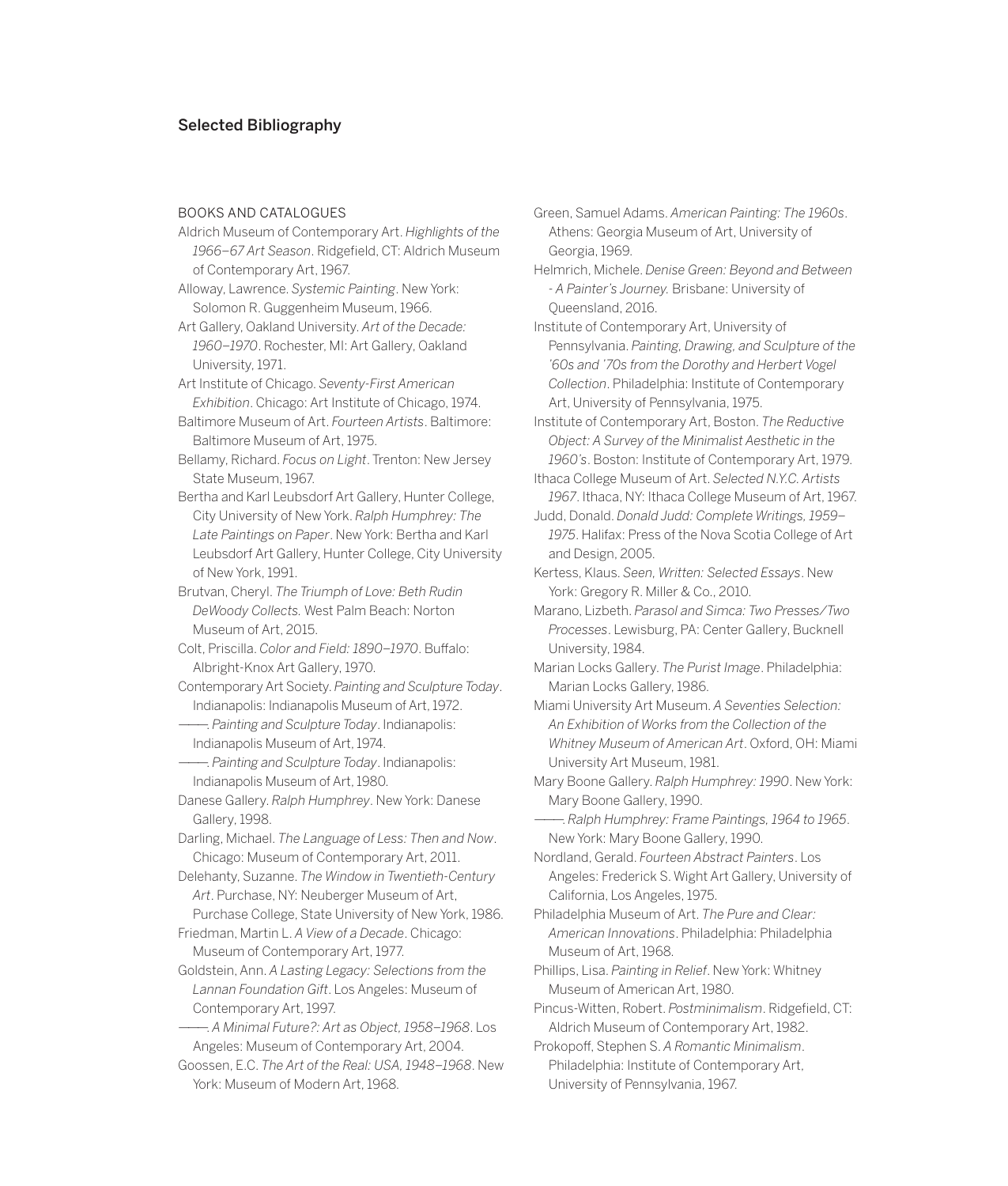P.S. 1 Contemporary Art Center. *Abstract Painting: 1960–1969*. Queens: P.S. 1 Contemporary Art Center, 1983.

Renaissance Society of the University of Chicago. *Ideas on Paper, 1970–1976*. Chicago: Renaissance Society of the University of Chicago, 1976.

———. *The Meditative Surface*. Chicago: Renaissance Society of the University of Chicago, 1984.

Robins, Corinne. *Planar Painting: Constructs, 1975– 1980*. New York: Alternative Museum, 1980.

Santa Barbara Museum of Art. *Spray*. Santa Barbara, CA: Santa Barbara Museum of Art, 1971.

Sarah Lawrence College Art Gallery. *'75, '76, '77: Painting, Part I*. Bronxville, NY: Sarah Lawrence College Art Gallery, 1977.

Scala, Joseph A. *Current/New York: Recent Works in Relief*. Syracuse, NY: Joe and Emily Lowe Art Gallery, Syracuse University, 1980.

Siegel, Katy. *High Times, Hard Times: New York Painting, 1967–1975*. New York: Independent Curators International, 2006.

Solomon R. Guggenheim Museum. *American Abstract Expressionists and Imagists*. New York: Solomon R. Guggenheim Museum, 1961.

Sydney and Frances Lewis Foundation. *Late Twentieth Century Art from the Sydney and Frances Lewis Foundation*. Richmond, VA: Sydney and Frances Lewis Foundation, 1978.

Tannenbaum, Judith. *3 Dimensional Painting*. Chicago: Museum of Contemporary Art, 1980.

Tucker, Marcia. *The Structure of Color*. New York: Whitney Museum of American Art, 1971.

University of Michigan Museum of Art. *Works from the Collection of Dorothy and Herbert Vogel*. Ann Arbor: University of Michigan Museum of Art, 1978.

Whitney Museum of American Art. *1969 Annual Exhibition: Contemporary American Painting*. New York: Whitney Museum of American Art, 1969.

———. *1979 Biennial Exhibition*. New York: Whitney Museum of American Art, 1979.

Wood, Mara-Helen and Ellen Price. *New Work, New York: Newcastle Salutes New York*. Newcastle-upon-Tyne, United Kingdom: Newcastle Polytechnic Gallery, 1983.

### PERIODICALS

Aldrich, Larry. "Young Lyrical Painters." *Art in America*  57, no. 6 (1969): 104–113.

Alloway, Lawrence. "Background to Systemic." *Art News* 65, no. 6 (1966): 30–33.

Artner, Alan G. "After Recent Misses, MCA Hits Target with Three New Shows." *Chicago Tribune*, August 10, 1980.

Ashbery, John. "The Perennial Biennial." *New York Magazine* 12, no. 12 (1979): 70–71.

Baker, Amy. "Painterly Edge: A Conversation with Ralph Humphrey." *Artforum* 20, no. 8 (1982): 38–43.

Baker, Kenneth. "Material Feelings." *Art in America* 72, no. 9 (1984): 162–167.

———. "New York: Ralph Humphrey." *Artforum* 9, no. 9 (1971): 74.

———. "Reviews: Ralph Humphrey." *Artforum* 18, no. 11 (1980): 63.

Battcock, Gregory. "In the Galleries: Ralph Humphrey." *Arts Magazine* 42, no. 4 (1968): 62.

———. "Ralph Humprey." *57th Street Review*, October 1966.

Benedikt, Michael. "New York." *Art International* 11, no. 4 (1967): 64.

Burton, Scott. "A Different Stripe." *Art News* 66, no. 10 (1968): 36–37, 53–56.

Campbell, Lawrence. "Reviews and Previews: Ralph Humphrey." *Art News* 57, no. 10 (1959): 17–18.

———. "Reviews and Previews: Ralph Humphrey." *Art News* 58, no. 10 (1960): 14–15.

"Canvases Brimming with Color." *Life* 71, no. 13 (1971): 74–79.

Davis, Douglas. "The New Color Painters." *Newsweek* 75, no. 18 (1970): 84–85.

Derfner, Phyllis. "Review of Exhibitions: Ralph Humphrey at John Weber." *Art in America* 64, no. 3 (1976): 106.

Domingo, Willis. "Color Abstractionism: A Survey of Recent American Painting." *Arts Magazine* 45, no. 3 (1970–1971): 34–40.

Dreiss, Joseph. "Arts Reviews: Ralph Humphrey." *Arts Magazine* 49, no. 1 (1974): 57.

———. *"*Arts Reviews: Ralph Humphrey." *Arts Magazine* 49, no. 8 (1975): 7.

Frank, Elizabeth. "Review of Exhibitions: Ralph Humphrey at Willard." *Art in America* 68, no. 6 (1980): 157–158.

Frank, Peter. "Review of Exhibitions: Ralph Humphrey at Bykert Uptown." *Art in America* 62, no. 5 (1974): 107–108.

Freed, Eleanor. "A Windfall for Texas." *Art in America* 57, no. 6 (1969): 78–85.

Glueck, Grace. "Sexy Phones, Shoe Trees and Faucets." *New York Times*, February 15, 1969.

———. "Whitney Displaying Year's Acquisitions." *New York Times*, June 10, 1970.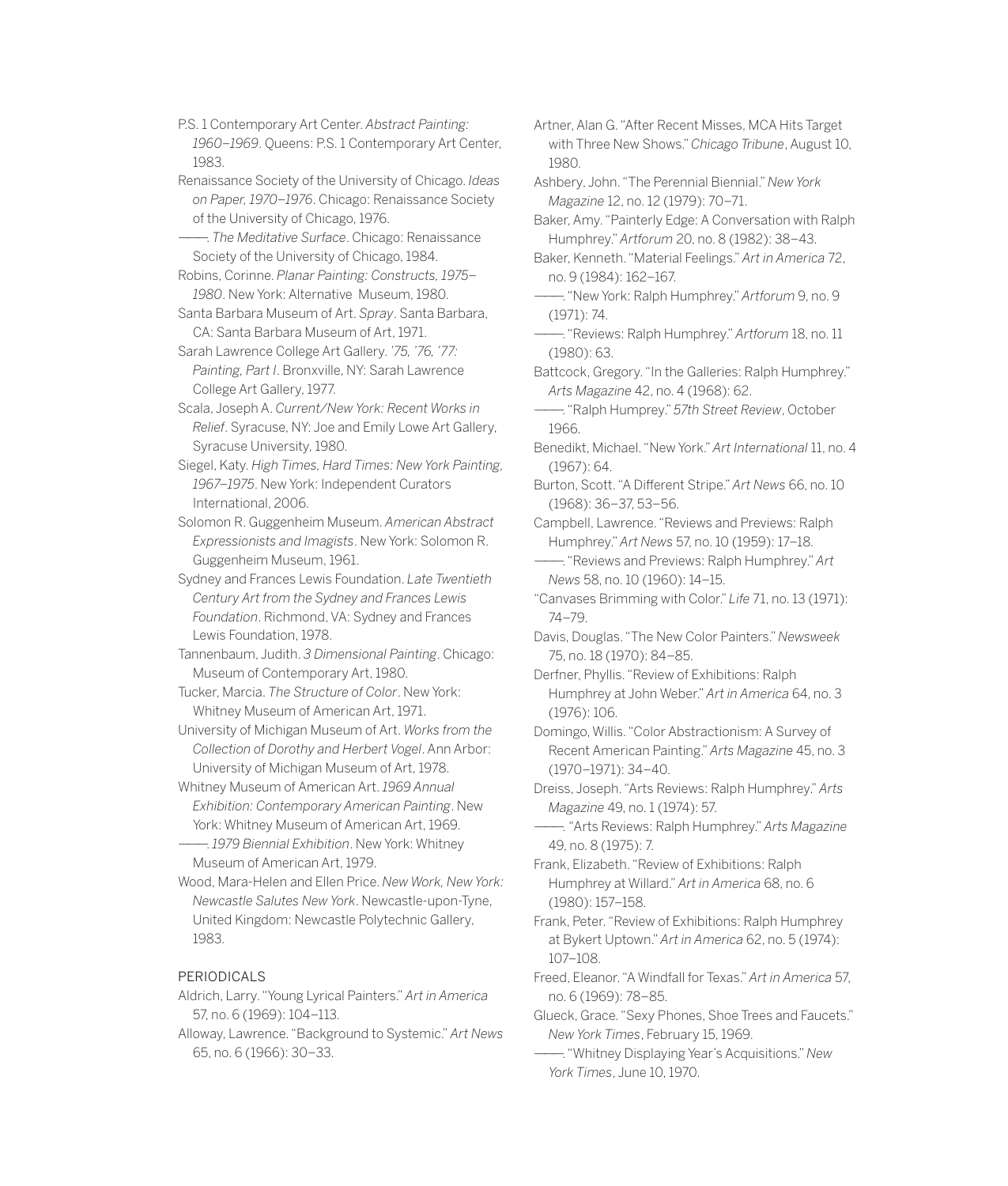Goldin, Amy. "In the Galleries: Ralph Humphrey." *Arts Magazine* 39, no. 10 (1965): 66.

Halacs, Piri. "Painting: To See, to Feel." *Time* 93, no. 22 (1969): 64.

- Hamilton, George Heard. "Painting in Contemporary America." *Burlington Magazine* 102, no. 686 (1960): 192–197.
- Harris, Susan. 'Ralph Humphrey." *Brooklyn Rail* (September/October 2012).

Humphrey, Ralph and Priscilla Colt. "Ralph Humphrey: Statement and Critique." *Arts Magazine* 49, no. 6 (1975): 56–59.

Judd, Donald. "In the Galleries: Ralph Humphrey." *Arts Magazine* 34, no. 6 (1960): 54.

Kozloff, Max. "Light as Surface: Ralph Humphrey and Dan Christensen." *Artforum* 6, no. 6 (1968): 26–30.

Kramer, Hilton. "Cutouts, for the Squaring of the Circle" *New York Times*, January 21, 1967.

———. "The Abstract and the Real: From Metaphysics to Visual Facts." *New York Times*, July 21, 1968.

Kurtz, Stephen A. "Reviews and Previews: Ralph Humphrey." *Art News* 68, no. 1 (1969): 20.

Larson, Kay. "Guerilla Tactics." *New York Magazine* 20, no. 5 (1987): 54–55.

Larson, Kay. "Small Talk." *Village Voice*, February 11, 1980: 74.

Levin, Kim. "Ralph Humphrey." *Village Voice*, February 10, 1987, 68.

Levine, Neil A. "Reviews and Previews: Ralph Humphrey." *Art News* 64, no. 4 (1965): 16.

Lippard, Lucy. "The Silent Art." *Art in America* 55, no. 1 (1967): 58–64.

Lubell, Ellen. "Arts Reviews: Ralph Humphrey." *Arts Magazine* 51, no. 8 (1977): 35.

Matthias, Rosemary. "In the Galleries: Ralph Humphrey." *Arts Magazine* 46, no. 8 (1972): 59.

———. "Galleries: Group Show." *Arts Magazine* 47, no. 2 (1972): 68–69.

Mayer, Rosemary. "New York: Group Show." *Arts Magazine* 47, no. 5 (1973): 71–72.

Mellow, James R. "A Summer Show." *New York Times*, May 19, 1973.

———. "New York Letter." *Art International* 12, no. 4 (1968): 63–67.

Mouffarege, Nicolas A. "The Erotic Impulse." *Arts Magazine* 57, no. 3 (1982): 5.

Ostrow, Saul and Shirley Kaneda. "Ralph Humphrey." *Arts Magazine* 64, no. 10 (1990): 78.

Perreault, John. "Too Much of the Same." *Village Voice*  12, no. 19 (1968): 18.

Phillips, Deborah C. "New York Reviews: Ralph Humphrey." *Art News* 81, no. 7 (1982): 161.

Pincus-Witten, Robert. "New York: Ralph Humphrey." *Artforum* 7, no. 8 (1969): 69.

Poirier, Maurice and Jane Necol. "The '60s in Abstract: 13 Statements and an Essay." *Art in America* 71, no. 9 (1983): 122–137.

Preston, Stuart. "Art: Two Esthetic Views: Exhibitions of John Fenton and Ralph Humphrey Are Light Years Apart." *New York Times*, February 6, 1960.

Ratcliff, Carter. "New York Letter." *Art International* 14, no. 6 (1970): 132–144.

———. "Reviews and Previews: Ralph Humphrey." *Art News* 70, no. 3 (1972): 57.

Raynor, Vivien. "Prints of Masters and Others." *New York Times*, July 29, 1983.

———. "Ralph Humphrey." *New York Times*, April 16, 1982.

———. "Cranbrook Years,' American Design at Met." *New York Times*, April 20, 1984.

Reed, David. "The Notebooks of Ralph Humphrey." *Gulf Coast: A Journal of Literature and Fine Arts* 27, no. 2 (2015):88–96.

Rose, Barbara. "It Looks Good on Paper." *New York Magazine* 5, no. 21 (1972): 76–77.

———. "New York: Group Show." *Artforum* 6, no. 3 (1967): 59–60.

Rosenstein, Harris. "Reviews and Previews: Ralph Humphrey." *Art News* 69, no. 3 (1970): 67.

———. "Reviews and Previews: Ralph Humphrey." *Art News* 71, no. 4 (1972): 53.

Rosenthal, Mark. "The Structured Subject in Contemporary Art: Reflections on Works in Twentieth Century Galleries." *Philadelphia Museum of Art Bulletin* 79, no. 340 (1983): 6–7.

Rubinstein, Raphael. "Annals of Painting: It's Not Made by Great Men." *Art in America* 95, no. 8 (2007): 61–67.

Russell, John. "Warhol's Hammer and Sickle." *New York Times*, January 21, 1977.

-. "The Zeitgeist Signals Just Downstairs on 73rd St." *New York Times*, November 7, 1980.

Sandler, Irving H. "Reviews and Previews: Ralph Humphrey." *Art News* 60, no. 3 (1961): 15–16.

Schjeldahl, Peter. "New York Letter." *Art International* 13, no. 4 (1969): 62–67.

Schwabsky, Barry. "Reviews: Ralph Humphrey at Garth Greenan Gallery." *Artforum* 57, no. 4 (2018): 210–11.

Schwartz, Ellen. "New York Reviews: Ralph Humphrey." *Art News* 76, no. 4 (1977): 126.